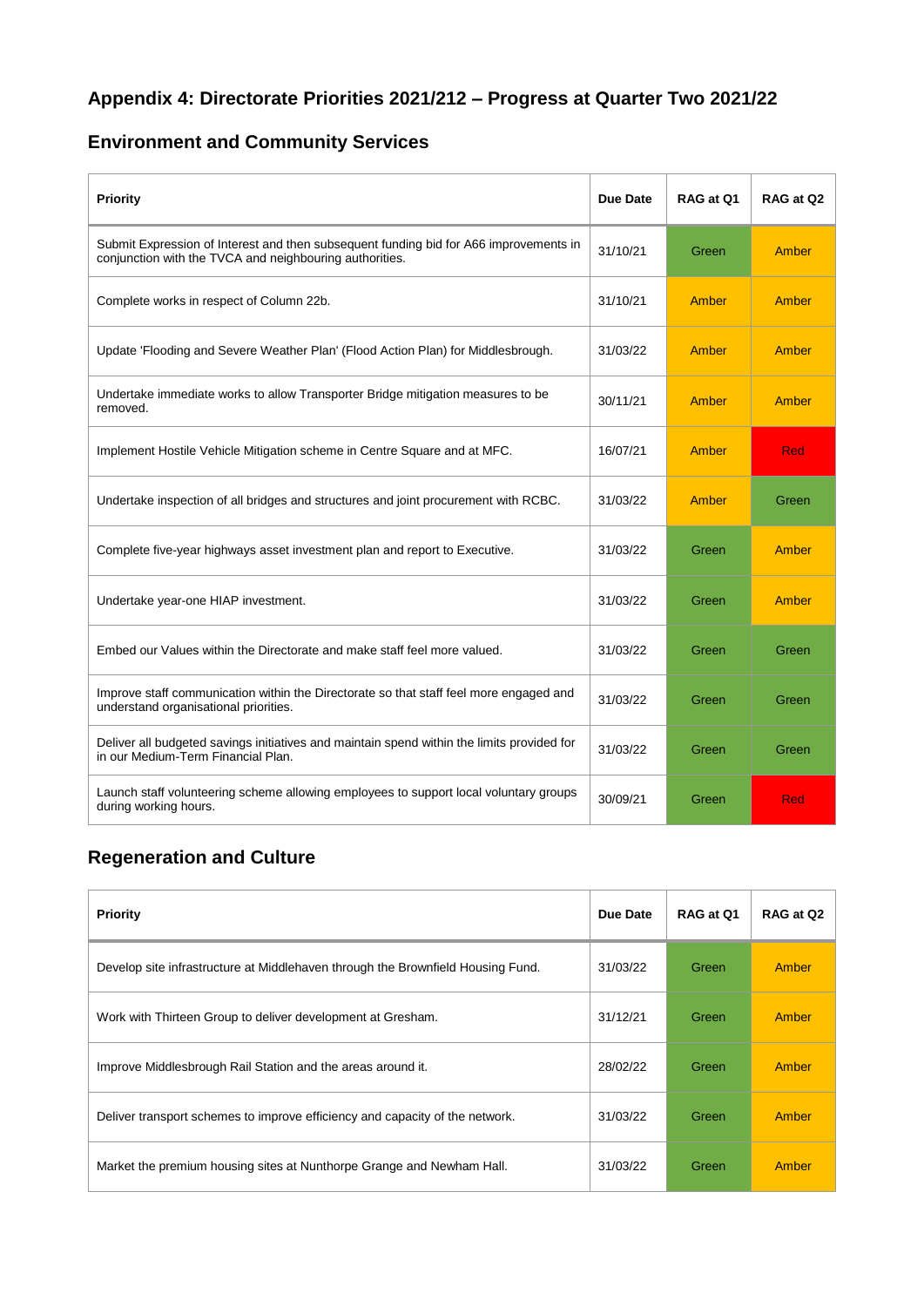| Priority                                                                                                                         | Due Date | RAG at 01 | RAG at Q2 |
|----------------------------------------------------------------------------------------------------------------------------------|----------|-----------|-----------|
| Deliver 450 new homes across Middlesbrough.                                                                                      | 31/03/22 | Green     | Green     |
| Prepare a new balanced Local Plan for adoption, based on greater community<br>engagement.                                        | 31/03/22 | Green     | Amber     |
| Deliver new location for Teesside Archives.                                                                                      | 31/12/21 | Green     | Amber     |
| Deliver Future High Streets Fund programme.                                                                                      | 31/07/21 | Green     | Complete  |
| Deliver Town's Fund programme.                                                                                                   | 31/08/21 | Green     | Complete  |
| Embed our Values within the Directorate and make staff feel more valued.                                                         | 31/03/22 | Green     | Green     |
| Improve staff communication within the Directorate so that staff feel more engaged and<br>understand organisational priorities.  | 31/03/22 | Green     | Green     |
| Deliver all budgeted savings initiatives and maintain spend within the limits provided for<br>in our Medium-Term Financial Plan. | 31/03/22 | Green     | Green     |

### **Finance**

| Priority                                                                                                                                                                                                                                                      | Due Date | RAG at Q1 | RAG at Q2 |
|---------------------------------------------------------------------------------------------------------------------------------------------------------------------------------------------------------------------------------------------------------------|----------|-----------|-----------|
| Set a balanced budget for the Council and maintain an accurate and timely Medium<br>Term Financial Plan (MTFP).                                                                                                                                               | 31/03/22 | Amber     | Green     |
| Monitor the financial position of the Council including close working with Directorates<br>ensuring correct allocation/maximising use of grants received, e.g. Covid, and the<br>monitoring of the Investment Strategy and the effects on the Council's MTFP. | 31/03/22 | Amber     | Green     |
| Analyse impacts of Fair Funding Review / Comprehensive Spending review and the<br>provision of information to support the Council's position and representations to<br>Government.                                                                            | 31/03/22 | Amber     | Green     |
| To support Children's Services in the improvement journey and in making reductions in<br>costs.                                                                                                                                                               | 31/03/22 | Amber     | Green     |
| Improved working and integration between services provided by Financial Planning &<br>Support and Financial Governance & Revenues to maximise available resources and<br>improve the overall service provided.                                                | 31/03/22 | Amber     | Green     |
| Achieve an unqualified set of accounts for the 2020/21 financial year.                                                                                                                                                                                        | 31/03/22 | Amber     | Amber     |
| Implement the new accounting regulations in relation to leasing.                                                                                                                                                                                              | 31/03/22 | Green     | Amber     |
| Implement the insurance service review and tender insurance contract arrangements to<br>commence from 1st April 2022.                                                                                                                                         | 31/03/22 | Amber     | Amber     |
| Corporate Welfare Solution.                                                                                                                                                                                                                                   | 31/03/22 | Green     | Green     |
| Corporate Voicescape Solution.                                                                                                                                                                                                                                | 31/03/22 | Green     | Green     |
| Improving collection activities.                                                                                                                                                                                                                              | 31/03/22 | Green     | Green     |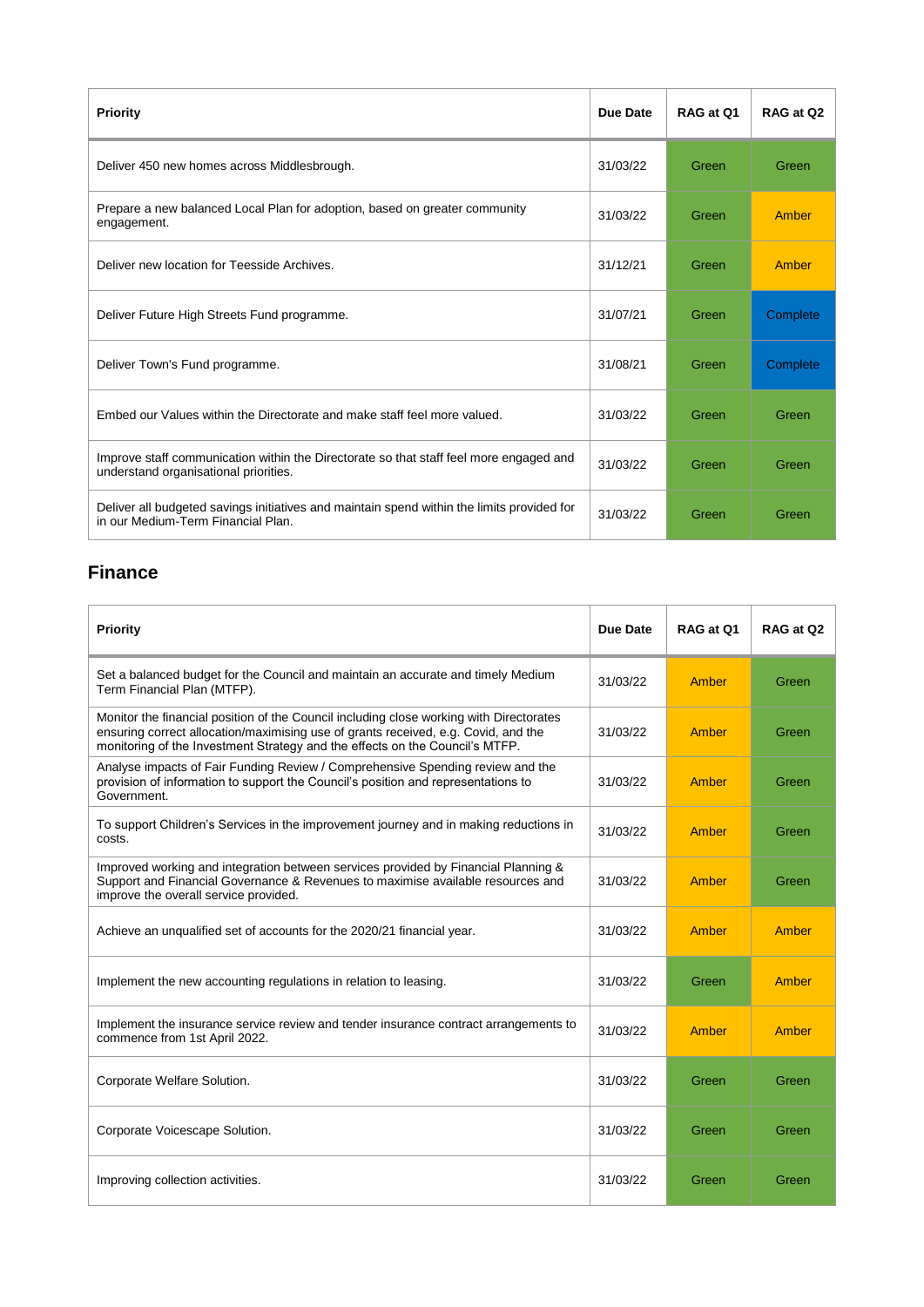| <b>Priority</b>                                                                                                                                                                                                                                                     | Due Date | RAG at Q1 | RAG at Q2 |
|---------------------------------------------------------------------------------------------------------------------------------------------------------------------------------------------------------------------------------------------------------------------|----------|-----------|-----------|
| Re-procure pensions administration contract.                                                                                                                                                                                                                        | 31/03/22 | Amber     | Amber     |
| Pension Fund Actuary procurement and on-boarding.                                                                                                                                                                                                                   | 31/12/21 | Amber     | Amber     |
| Preparation for 31/03/2022 Pension Fund triennial valuation.                                                                                                                                                                                                        | 31/03/22 | Green     | Amber     |
| Review procurement policy and practice in preparation for the outcome of the<br>procurement green paper, including the opportunity for transformation and innovation.                                                                                               | 31/10/21 | Amber     | Amber     |
| Lead on the green strategy theme for sustainable procurement.                                                                                                                                                                                                       | 31/10/21 | Green     | Amber     |
| Support COVID recovery ensuring that markets remain sustainable and continue to<br>meet the needs of our vulnerable population.                                                                                                                                     | 31/03/22 | Amber     | Green     |
| Undertake a review of valuation and estates to ensure that both the development<br>function and commercial management of assets are resourced and have clear strategic<br>plans                                                                                     | 31/03/22 | Amber     | Amber     |
| Support the children's improvement journey through the improved relationship with local<br>providers to ensure local provision maps to local need.                                                                                                                  | 31/03/22 | Amber     | Green     |
| Renegotiate the section 75 arrangement with health to ensure services delivered are<br>funded and fully accountable.                                                                                                                                                | 31/10021 | Amber     | Amber     |
| Roll out training in a number of areas of financial governance, including: Business World<br>e-learning modules, treasury management training for Members, counter-fraud<br>awareness and training for staff and VAT training for DMT's & SMT's on relevant topics. | 28/02/22 | Amber     | Amber     |
| Embed our Values within the Directorate and make staff feel more valued.                                                                                                                                                                                            | 31/03/22 | Green     | Green     |
| Improve staff communication within the Directorate so that staff feel more engaged and<br>understand organisational priorities.                                                                                                                                     | 31/03/22 | Green     | Green     |
| Deliver all budgeted savings initiatives and maintain spend within the limits provided for<br>in our Medium-Term Financial Plan.                                                                                                                                    | 31/03/22 | Green     | Green     |

# **Adult Social Care and Health Integration**

| Priority                                                                                                                                        | Due Date | RAG at Q1 | RAG at Q2  |
|-------------------------------------------------------------------------------------------------------------------------------------------------|----------|-----------|------------|
| Complete review of the Occupational Therapy service and implement an improved<br>service model to ensure that provision is in line with demand. | 30/09/21 | Amber     | Complete   |
| Embed Making Every Adult Matter (MEAM) guidance to ensure improved support to<br>adults with multiple disadvantages.                            | 30/11/21 | Amber     | Amber      |
| Implement the requirements of the Domestic Abuse Act.                                                                                           | 31/08/21 | Amber     | Amber      |
| Prepare for 01/04/22 implementation of the Liberty Protection Safeguards (LPS).                                                                 | 31/03/22 | Amber     | Amber      |
| Review ASC senior management structure and implement changes as required.                                                                       | 31/07/21 | Amber     | <b>Red</b> |
| Review of Direct Payments system to ensure consistency and equitability.                                                                        | 31/03/22 | Amber     | Green      |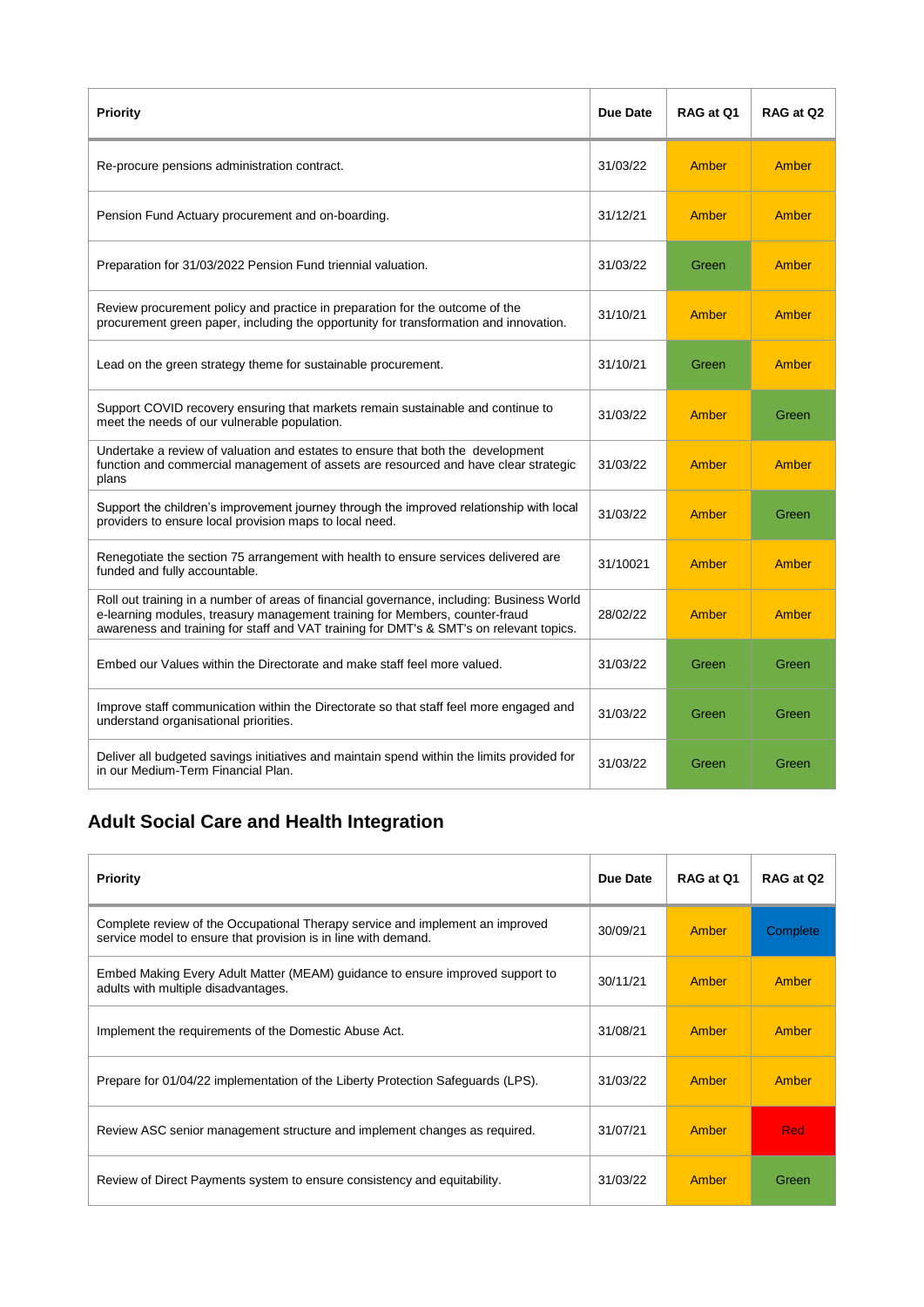| <b>Priority</b>                                                                                                                 | Due Date | RAG at Q1 | RAG at Q2 |
|---------------------------------------------------------------------------------------------------------------------------------|----------|-----------|-----------|
| Review autism provision and implement improved service model.                                                                   | 31/03/22 | Amber     | Complete  |
| Review Levick House provision.                                                                                                  | 28/02/22 | Amber     | Amber     |
| Deliver 2021/22 Better Care Fund.                                                                                               | 31/03/22 | Amber     | Green     |
| Develop Clean Air Strategy.                                                                                                     | 31/12/21 | Amber     | Green     |
| Review of Gambling Act Policy.                                                                                                  | 31/01/22 | Green     | Green     |
| Review Licensing Act Statement of Licensing Policies.                                                                           | 31/03/22 | Green     | Green     |
| Implement Newport 2 Selective Landlord Licensing scheme.                                                                        | 31/01/22 | Green     | Green     |
| Embed our values within Directorate and make staff feel more valued.                                                            | 31/03/22 | Green     | Green     |
| Improve staff communication within the Directorate so that stall feel more engaged and<br>understand organisational priorities. | 31/03/22 | Green     | Green     |
| Delver all budgeted savings initiatives and maintain spend within the limits provided for<br>in our Medium Term Financial Plan. | 31/03/22 | Green     | Green     |
| Ensure equality improvement actions are based on data that is complete and accurate<br>as possible.                             | 31/03/22 | Green     | Green     |

## **Public Health**

| <b>Priority</b>                                                                                                                  | Due Date | RAG at Q1 | RAG at Q2 |
|----------------------------------------------------------------------------------------------------------------------------------|----------|-----------|-----------|
| Complete review of the Pharmaceutical Needs Assessment.                                                                          | 31/03/22 | Green     | Green     |
| Publish DPH Annual Report.                                                                                                       | 31/12/21 | Green     | Green     |
| Complete health protection assurance report.                                                                                     | 31/03/22 | Green     | Green     |
| Completion of sexual health procurement.                                                                                         | 30/09/21 | Green     | Complete  |
| Embed our Values within the Directorate and make staff feel more valued.                                                         | 31/03/22 | Green     | Green     |
| Improve staff communication within the Directorate so that staff feel more engaged and<br>understand organisational priorities.  | 31/03/22 | Green     | Green     |
| Deliver all budgeted savings initiatives and maintain spend within the limits provided for<br>in our Medium-Term Financial Plan. | 31/03/22 | Green     | Green     |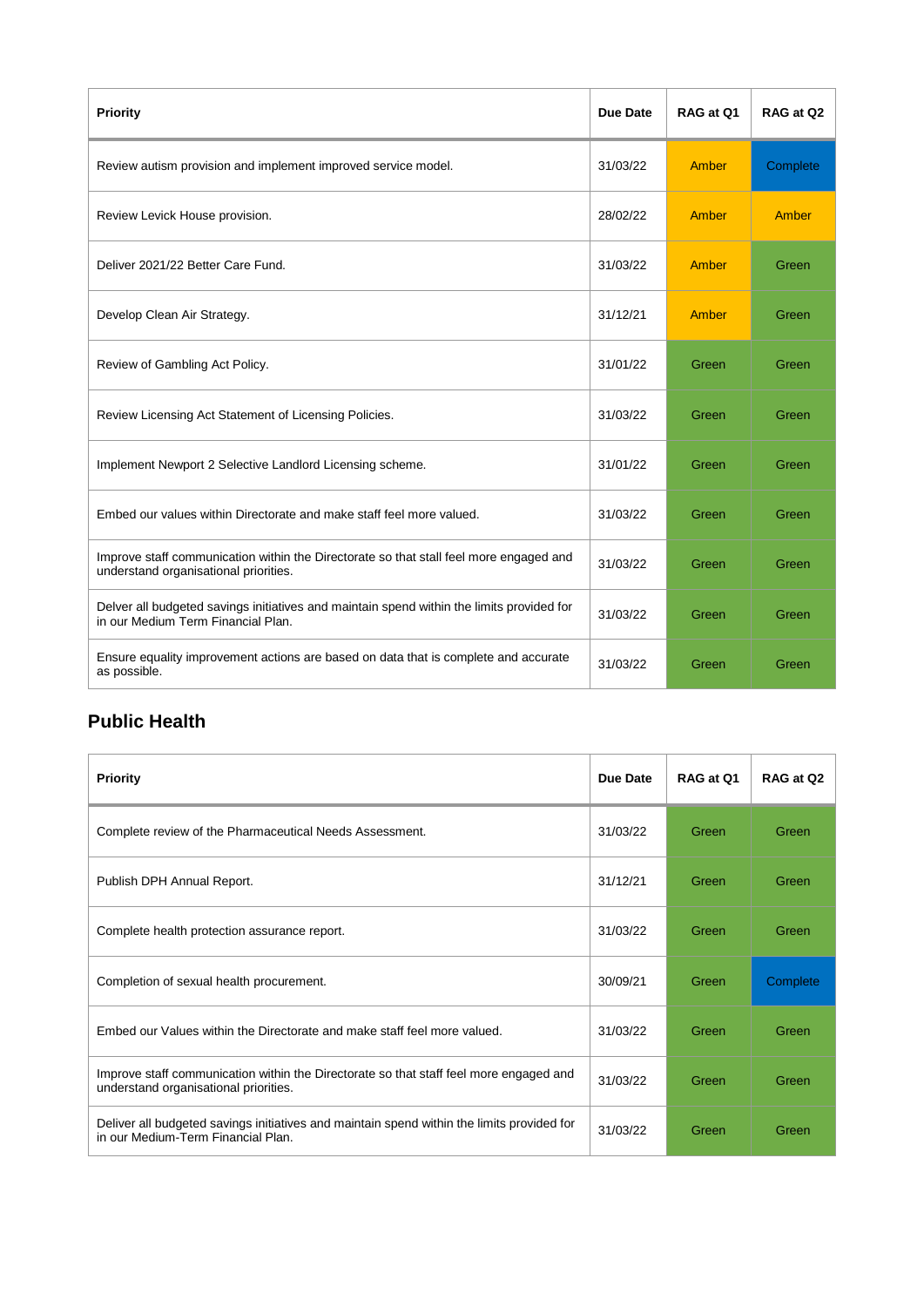### **Children's Care**

| Priority                                                                                                                                                                         | Due Date | RAG at Q1 | RAG at Q2 |
|----------------------------------------------------------------------------------------------------------------------------------------------------------------------------------|----------|-----------|-----------|
| Deliver the Participation Strategy to support our service users to develop the services<br>they receive in partnership with the Children and Young People's partnership          | 31/03/22 | Amber     | Green     |
| Deliver the Quality Assurance and Performance Strategy                                                                                                                           | 31/03/22 | Amber     | Green     |
| Develop and deliver a workforce strategy to support a stable, skilled and focussed<br>leadership at all levels and stable permanent skilled frontline workforce.                 | 31/03/22 | Amber     | Amber     |
| Deliver the Multi-agency Early Help and Prevention Strategy to support a commitment to<br>intervening at the earliest stage possible.                                            | 31/03/22 | Amber     | Green     |
| Strengthen the way the Children and Young People partnership work together and<br>challenge the quality of practice through the delivery of the Safeguarding Partnership<br>plan | 31/03/22 | Amber     | Green     |
| Embed our Values within the Directorate and make staff feel more valued.                                                                                                         | 31/03/22 | Green     | Green     |
| Improve staff communication within the Directorate so that staff feel more engaged and<br>understand organisational priorities.                                                  | 31/03/22 | Green     | Green     |
| Deliver all budgeted savings initiatives and maintain spend within the limits provided for<br>in our Medium-Term Financial Plan.                                                 | 31/03/22 | Green     | Green     |

## **Education and Partnerships**

| Priority                                                                                                                                                                                                    | Due Date | RAG at 01 | RAG at Q2 |
|-------------------------------------------------------------------------------------------------------------------------------------------------------------------------------------------------------------|----------|-----------|-----------|
| Deliver the Inclusion and Specialist Support Strategic Plan to remove barriers to<br>learning and wellbeing for children and young people and reduce exclusions and out-of-<br>area educational placements. | 30/11/21 | Green     | Amber     |
| Deliver the Access to Education strategy, to ensure sufficient appropriate, high-quality<br>places are available for children and young people now and in the future.                                       | 31/03/22 | Amber     | Green     |
| Facilitate the delivery of the local area SEND plan for the Partnership to improve<br>outcomes for children and young people with SEND.                                                                     | 31/03/22 | Amber     | Green     |
| Deliver the Middlesbrough Community Learning Strategy to deliver more learning<br>opportunities in Middlesbrough                                                                                            | 31/0322  | Green     | Green     |
| Deliver the Achievement Plan to deliver school improvement and improve educational<br>outcomes in Middlesbrough                                                                                             | 31/12/21 | Green     | Green     |
| Embed our Values within the Directorate and make staff feel more valued.                                                                                                                                    | 31/03/22 | Green     | Green     |
| Improve staff communication within the Directorate so that staff feel more engaged and<br>understand organisational priorities.                                                                             | 31/03/22 | Green     | Green     |
| Deliver all budgeted savings initiatives and maintain spend within the limits provided for<br>in our Medium-Term Financial Plan.                                                                            | 31/03/22 | Green     | Green     |